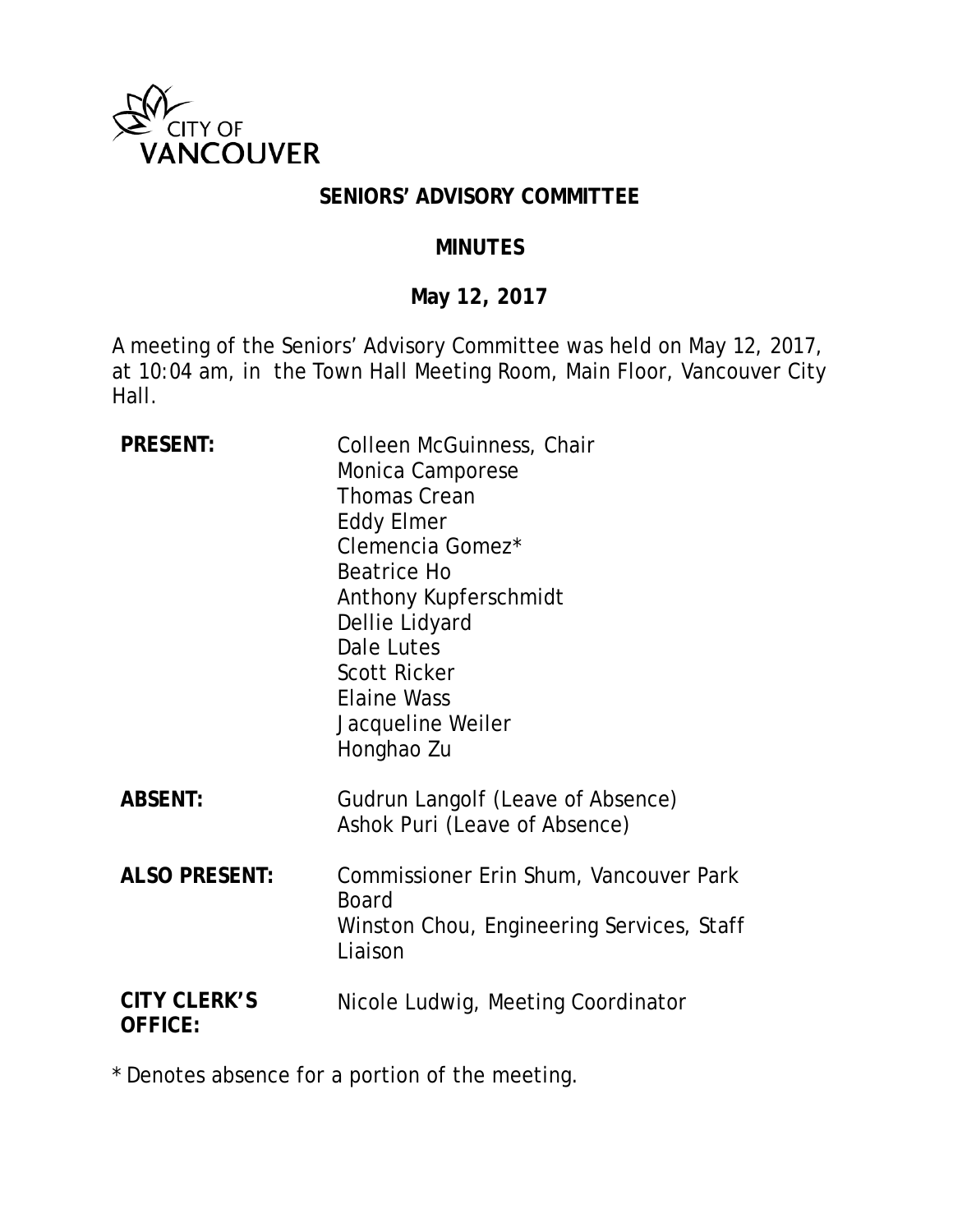#### **Leave of Absence Requests**

MOVED by Beatrice Ho SECONDED by Dale Lutes

THAT Gudrun Langolf be granted a leave of absence for this meeting.

CARRIED UNANIMOUSLY (Clemencia Gomez absent for the vote)

## **Approval of Minutes**

MOVED by Dale Lutes SECONDED by Scott Ricker

> THAT the minutes of the Seniors Advisory Committee meeting held March 17, 2017 be approved.

CARRIED UNANIMOUSLY (Clemencia Gomez absent for the vote)

# **1. West 10th Avenue Medical Precinct**

A draft letter to Council regarding the proposed West  $10<sup>th</sup>$  Avenue Medical Precinct was circulated with the agenda.

In discussion, the Committee identified a need for more metered parking to accommodate patient loading and access to medical facilities.

The Committee tabled this matter in order to work on changes to the draft letter.

*The Committee returned to this item following the staff liaison update.*

MOVED by Dale Lutes SECONDED by Scott Ricker

> THAT the letter dated May 11, 2017, regarding the 10<sup>th</sup> Avenue Health Precinct Street Improvements, as amended at the meeting on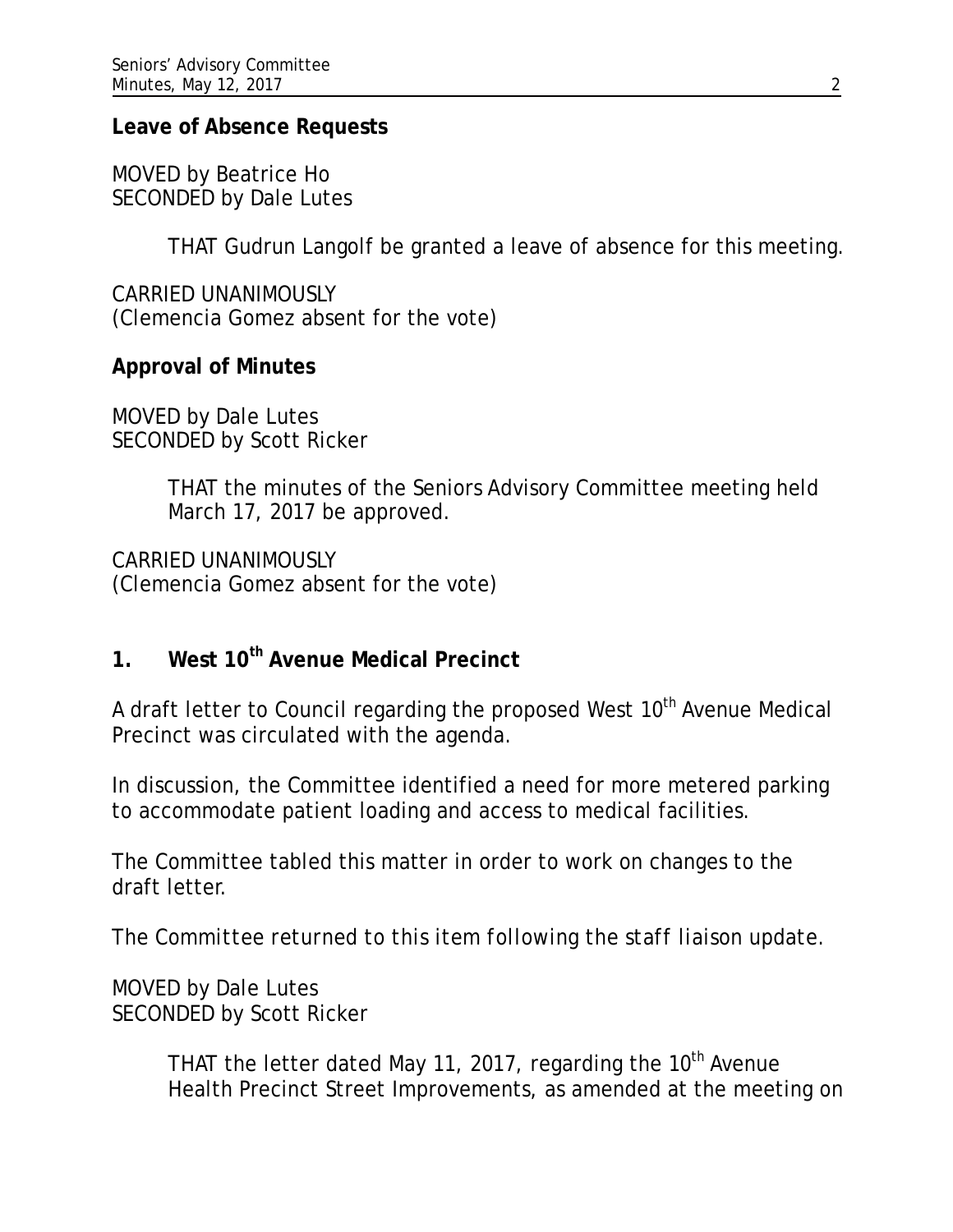May 12, 2017, be circulated to Mayor and Council in advance of the May 16, 2017, Regular Council meeting.

## CARRIED UNANIMOUSLY

#### **2. Work Plan**

Committee members reviewed the draft work plan and discussed changes. The Chair agreed to edit the plan and circulate it to the Committee prior to June 1, 2017. Anthony Kupferschmidt agreed to help with language, and Clemencia Gozmez and Dale Lutes agreed to assist with the chart and timeline.

MOVED by: Jackie Weiler SECONDED by: Beatrice Ho

> THAT the Seniors' Advisory Committee approve, in principle, the work plan as circulated at the May 12, 2017, meeting subject to final revisions/refinements being completed and circulated to the Committee for approval before June 1, 2017.

#### CARRIED UNANIMOUSLY

#### **3. Liaison Reports**

#### **a. Board of Parks and Recreation**

Commissioner Erin Shum, Vancouver Board of Parks and Recreation, noted there will be a vote that will affect the Vancouver Aquarium on May 15, 2017, provided information on Canada 150+ celebrations, recent park naming recommendations, and that staff are working with local First Nations on Indigenous place-naming.

Commissioner Shum also responded to questions regarding the redevelopment of Britannia Centre, and speed limits in Stanley Park and along the seawall. She agreed to follow up with more information on Britannia Centre.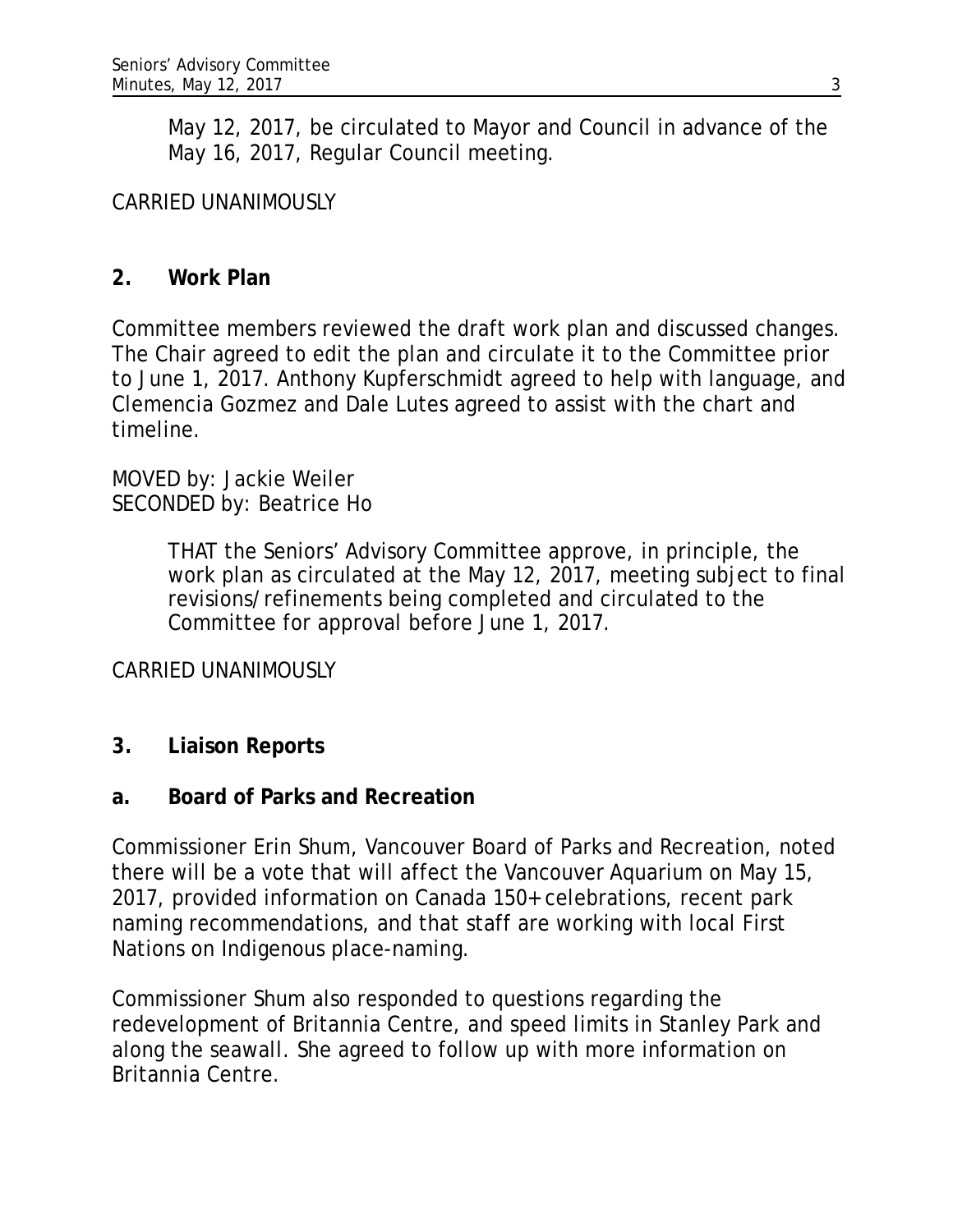*Note: information on Canada 150+ celebrations is available at the following link: [http://canada150plus.ca](http://canada150plus.ca/)*

## **b. Staff Liaison**

Winston Chou, Engineering Services, provided an update on upcoming transportation items including complete streets, congestion management, and the proposed 10<sup>th</sup> Avenue Health Precinct.

The Committee requested a presentation on possible new by-laws that will require stores to turn off lights at night as this is a matter that is key to seniors safety.

*At this point in the meeting, the Committee returned to item 1.*

# **4. Housing Vancouver Strategy**

Sarah Ellis, Housing Policy and Projects, provided an update on the Vancouver Housing and Homelessness Reset. In discussion concerns were raised regarding consultation with seniors and people with disabilities in this process, rent increases and affordability, and the ability to age in place. Ms. Ellis noted staff would be conducting a focus group with members from advisory committees so that concerns could be shared.

# **5. New Business**

## **a. Casa Mia**

Eddy Elmer noted a new application has been put forward for the Casa Mia development, that he had met with the developer and the developer would like to come to the next meeting. He noted there are still some concerns with the proposed development.

## **b. 105 Keefer Street**

The Chair noted there are quite a few issues with the development proposed at 105 Keefer Street which will be considered at a Public Hearing starting on May 23, 2017. Eddy Elmer agreed to draft a letter regarding